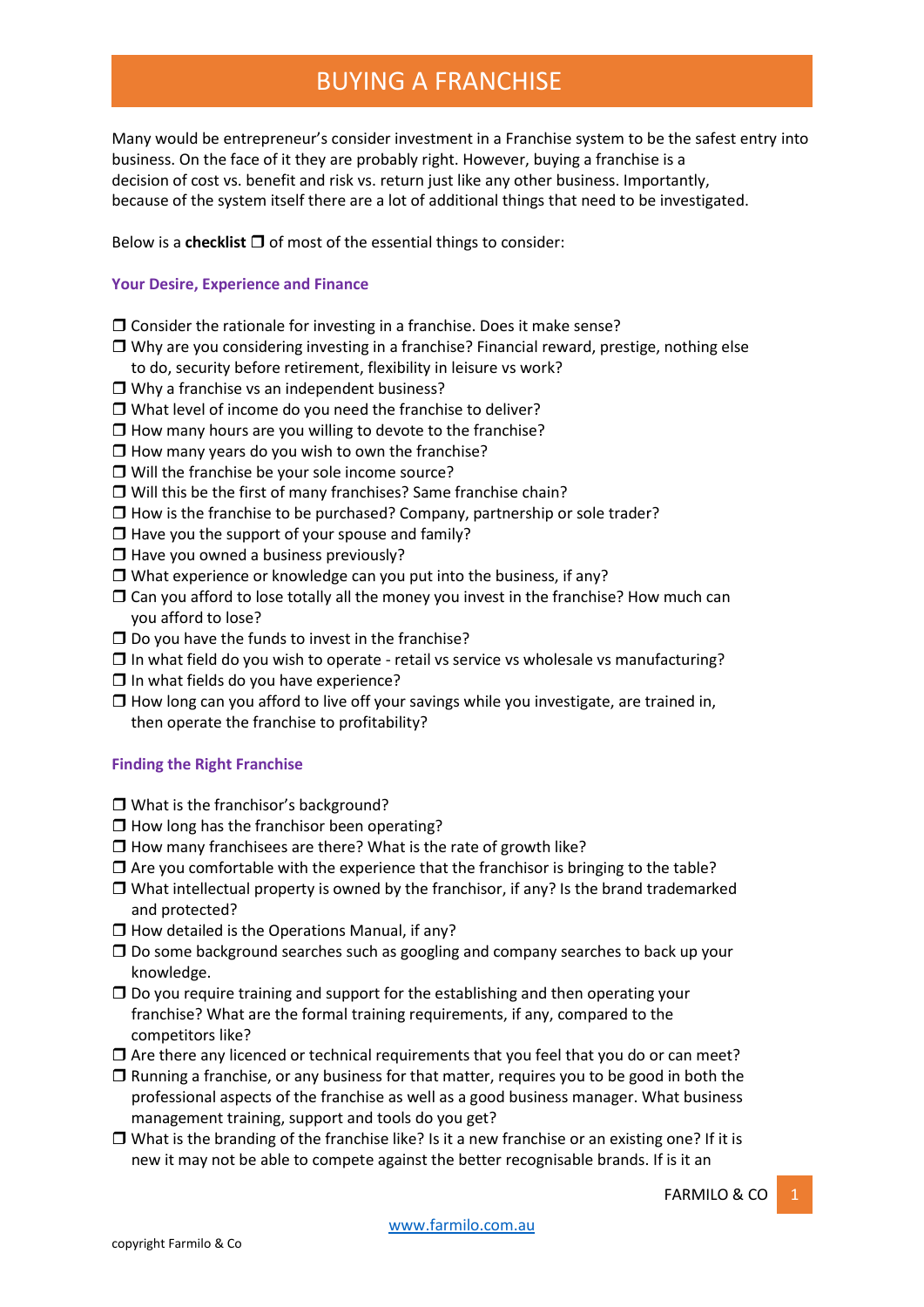existing one it may be tired and stale. The brand / products or services may also be losing or growing in terms of fashion. Is it 'faddish' or a stayer?

- $\Box$  What happens if the franchisor fails? Can you continue to trade? What happens to the brand?
- $\Box$  What happens to the site leasing if the franchisor fails?
- $\square$  Can you access product if the franchisor fails?
- $\square$  Do you know what the business plan of the franchisor is? What growth plans do they have? Does it include your franchise or area of operations?
- $\square$  Does the franchisor continually improve systems and products / services? If not why?
- $\Box$  How much do you have to invest up front? Consider all the other costs such as legal, stamp duty, and the time between signing up and getting your first share of trading profits.
- $\Box$  How can you prove to yourself that the franchise is going to be profitable? Has the franchisor provided any profit forecasts? Do the forecasts include all your other incidentals like loan repayments?
- $\Box$  How can you verify the validity of the franchisor's forecasts? Have you considered financial benchmarks?
- $\Box$  Can you work in a franchise for a day or two or more to get an understanding ie try before you buy?
- $\square$  Can you afford to pay yourself a decent salary out of the profits of the franchise as well as a rate of return on your investment?
- $\Box$  What controls does the franchisor have over your franchise, such as site approval, appearance, what products and services you can offer, restrictions on who you can source supplies from, and restrictions on where you can trade?
- $\Box$  How easy is it to renew your franchise agreement? What is the time frame of the franchise agreement before renewal? Does it cost anything to renew?
- $\Box$  How easy is it for the franchisor to terminate the franchise agreement?
- $\square$  Consider developing an exit plan before you enter a franchise.

#### **The Finance Requirements**

#### **What are the upfront cost?**

- $\square$  Franchise fee?
- $\Box$  Other up front costs to the franchisor such as training etc?
- $\Box$  Other up front costs to other parties such as shop fit outs?
- $\Box$  Initial cost of stock?
- □ Up front insurance costs?
- $\Box$  Consider all the grand opening cost and other up front promotional activities.
- $\Box$  Consider also the cost of technology, such as telecommunications and computer.
- $\Box$  Factor in the cost of professional advice.
- $\Box$  Other incidental up front costs such as legal and stamp duties?
- Do you need to pay for any business licences? Road traffic reports? Development applications to councils?
- $\Box$  How long will it be before you can draw money out of the business? The cost of living will have to be factored into your upfront costs since you will have to pay for it. It is prudent to consider not drawing any money out of the franchise for the first year - but can you afford this?
- $\square$  Do you have adequate borrowing capacity? Does your family agree with the borrowing?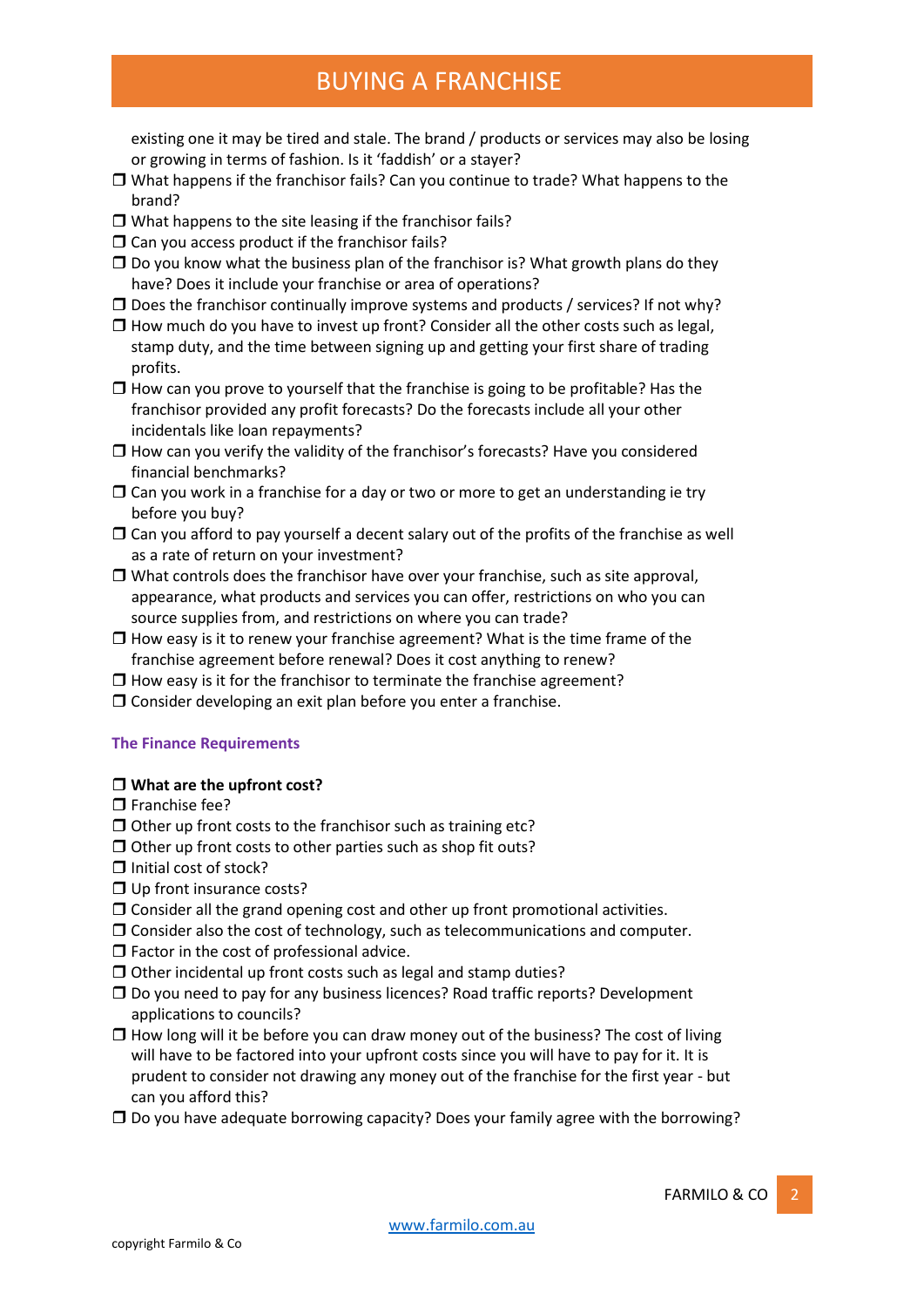#### **What are the ongoing costs?**

- $\Box$  What are the ongoing royalty payments? How are they calculated?
- $\Box$  Is there a marketing levy or advertising fee to the franchisor? How is it calculated?
- $\Box$  What are the terms of trade with the major suppliers? Can you get credit or is it Cash on Delivery?
- $\square$  Professional accounting and bookkeeping costs.
- $\Box$  Insurance.
- $\Box$  What staffing requirements are there? Have you looked at other franchisees to see whether what you have been advised makes sense? Or will you need more staff?
- $\Box$  Will you be managing the franchise directly or will you hire a manager? Does this differ with the financial forecast from the franchisor?

#### **Review the Franchise Documentation**

- $\Box$  Have you read all the Disclosure Documents, Confidentiality Agreements, Franchise Agreements and other disclosures that the franchisor have provided? As a prospective franchisee you are entitled to receive a copy of the franchise code and a disclosure document no less than 14 days before entering into an agreement. Seek the services of of a good lawyer.
- $\Box$  The disclosure document should disclose:
- $\Box$  The business name, name of the franchisor, directors, contact details and business experience.
- $\Box$  Current proceedings against the franchisor.
- $\Box$  A list of existing franchisees including contact details.
- $\Box$  Trademarks and other intellectual property.
- $\square$  Details of the franchise site and territory.
- $\Box$  Marketing or other cooperative funds.
- $\square$  Prepayments and establishment costs.
- $\Box$  Arrangements for the supply of goods & services.
- $\Box$  The obligations for the franchisee and the franchisor.
- $\Box$  Financial details, which may include earnings information.
- $\square$  Read and understand the disclosure document.
- $\square$  Consider the experience of the directors and other executives of the franchisor. Do they have what you regard to be adequate experience?
- What is the legal history of the franchisor like? The disclosure document should disclose the type of any litigation that has been and is currently being sought. Discuss this with the franchisor. Importantly, discuss this with some of the current franchisees. Is there any dissension with the franchise chain? Do a google search too.
- $\Box$  Has the franchisor or the directors or executives ever had any bankruptcy or liquidation or administration problems in the past?
- $\Box$  What restrictions do the franchise agreements impose on you? Are they reasonable?
- $\Box$  What is the site or territory that you can operate? How was it chosen? Can you review the demographic mapping results if any that was used to select the site or territory?
- $\square$  Do the agreements explicitly state what happens to you should the franchisor fail?
- $\Box$  What restrictions do you have if the agreement is terminated by the franchisor?
- $\Box$  Can you continue to operate your business should the agreement be terminated?
- $\Box$  What happens to the brand should the franchisor fail?
- $\Box$  What restrictions do you have when considering selling your franchise? Do you have to give a slice of the sale proceeds to the franchisor when selling?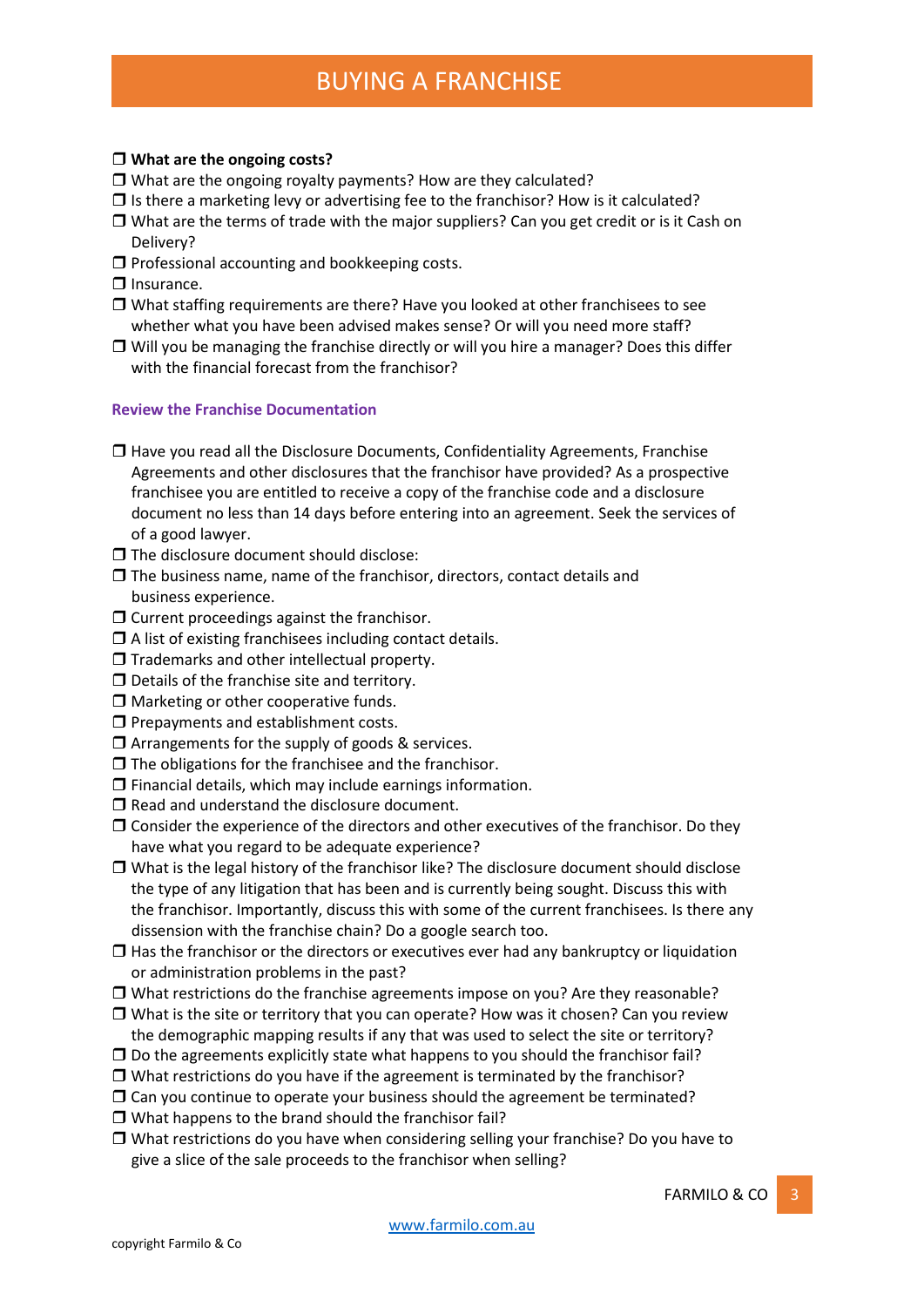- $\Box$  Who has to pay for the training for any new staff or owners if you sell?
- $\Box$  What does the agreement say with regards to adequate and appropriate professional training and support? Is it is accordance with what you have been verbally advised by the franchisor?
- $\Box$  What level of advertising and promotion are you required to undertake in addition to the payment of your royalties and marketing levies?
- $\Box$  Is their clarity with regards to who does what when advertising and promoting?
- $\Box$  If you pay into a national marketing fund do you know how much is spent in your territory? Is it equitable?
- $\Box$  What direct local marketing does the franchisor do for you?
- $\Box$  If the franchisor receives and rebates or commissions for placing advertisements or for selling off areas of the website do you get a benefit?
- $\square$  Contact a cross section of both current franchisees and former franchisees. Are / were they happy with the level of support provided by the franchisor?
- $\Box$  Why did the former franchisees leave?
- $\Box$  Would the franchisee recommend the franchise as a business investment?
- $\square$  Does the franchisee consider that the franchisor honours its obligations?
- □ Was the franchisees training adequate?
- $\Box$  What problems did the franchisee initially encounter before becoming profitable?
- $\Box$  How long was it before they were profitable?
- $\Box$  Did the franchisees earn a good salary and profit, or did they simply work hard for long hours for a low wage?
- $\square$  Some franchise chains have rules of thumb to determine the value of a franchise. For example weekly sales X a multiplier. What is their understanding of valuing a franchise in the chain?
- $\Box$  Is there a high franchisee turnover?
- $\Box$  Why are there so many failures in the franchise chain, if any?
- $\Box$  Be sure you receive adequate professional advice from both legal and financial experts.
- $\Box$  Check your facts.
- **Once you have completed the above checklist commence doing a plan for your business if you are proceeding.**

#### **If you are proceeding, ensure you obtain professional legal and financial advice.**

The above is just a summation of some of the useful points to check when considering the investment in a franchise. We advise that you obtain professional assistance in regards to any specific financial and investment undertaking and that the above is only being made available for discussion purposes only and so therefore we do not accept any responsibility or liability in the use of the above summation.

If you have any queries, please do not hesitate to contact our offices.